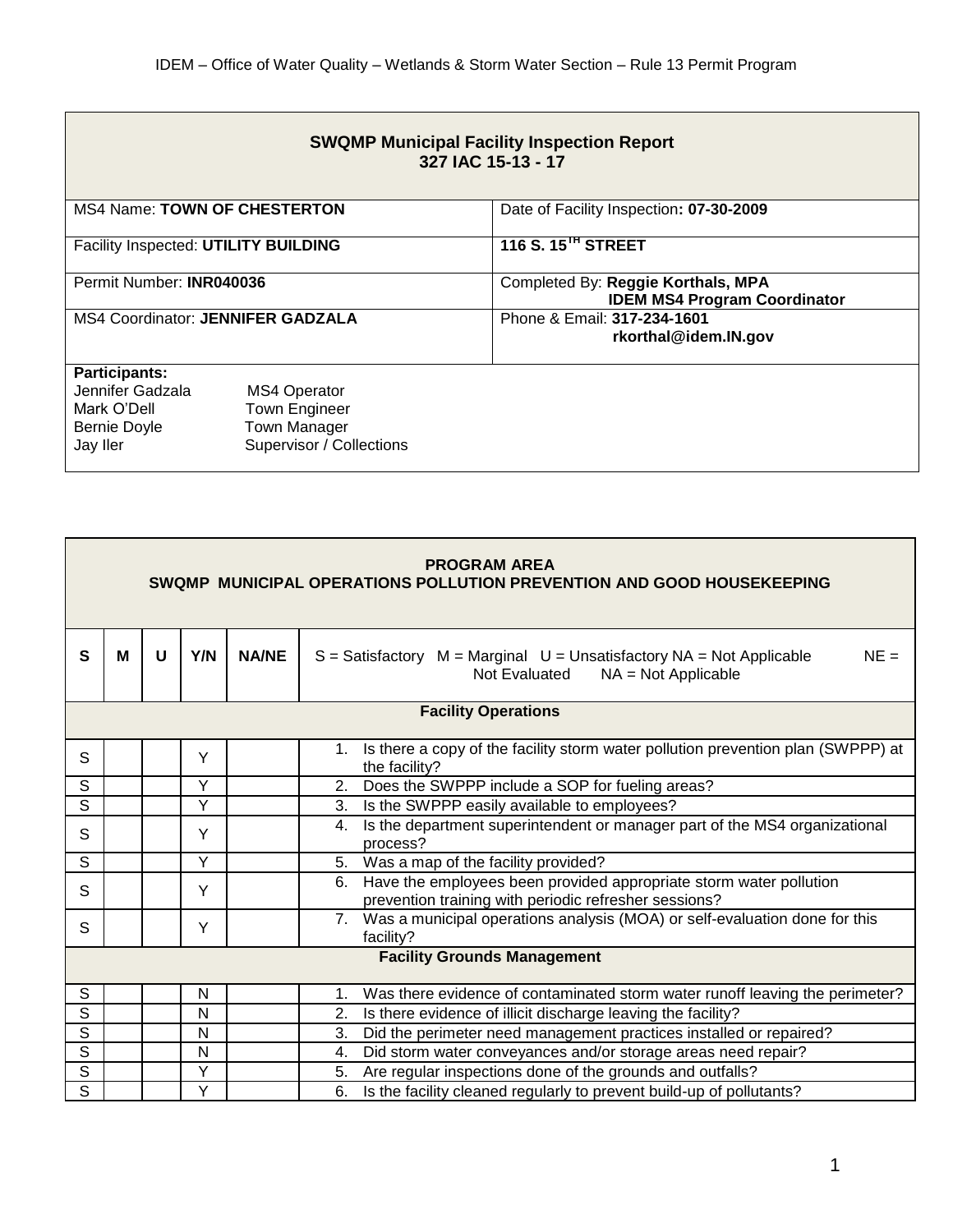| $\overline{s}$          |  | Υ            |           | 7. Are storm drain inlets labeled and free of debris?                              |  |  |  |
|-------------------------|--|--------------|-----------|------------------------------------------------------------------------------------|--|--|--|
| $\overline{s}$          |  | Y            |           | Are storm drain outlets labeled and free of debris?<br>8.                          |  |  |  |
|                         |  |              |           | 9. Do discharges drain to the storm sewers?                                        |  |  |  |
|                         |  | N            |           | WWTP AND DRY WELLS(3) - AREA WITH DRY WELL SEEMS TO BE SINKING                     |  |  |  |
| S                       |  | Y            |           | 10. Are outside dumpsters in proper condition with covers?                         |  |  |  |
|                         |  |              | <b>NA</b> | 11. Are turf management practices in place for grass areas?                        |  |  |  |
| $\mathsf{S}$            |  | Y            |           | 12. Is there a parking lot maintenance program in place at the facility?           |  |  |  |
|                         |  |              | <b>NA</b> | 13. Is there an integrated pest management program in place for if applicable?     |  |  |  |
|                         |  |              |           | <b>Material Storage and Waste Management</b>                                       |  |  |  |
|                         |  |              |           |                                                                                    |  |  |  |
| ${\mathsf S}$           |  | Y            |           | Are BMPs in place for waste materials removed from the operational areas?<br>1.    |  |  |  |
| $\overline{s}$          |  | Ÿ            |           | 2. Are recycled materials disposed of in the proper manner?                        |  |  |  |
| $\overline{s}$          |  | Y            |           | 3. Are all containers properly labeled?                                            |  |  |  |
| S                       |  | Y            |           | Is secondary containment provided to prevent accidental loss of concentrated<br>4. |  |  |  |
|                         |  |              |           | solutions?                                                                         |  |  |  |
| $\overline{s}$          |  | Y            |           | Are all hazardous materials properly labeled and disposed of?<br>5.                |  |  |  |
| $\overline{s}$          |  | Υ            |           | Is bulk bag storage regularly inspected for tares and leakage?<br>6.               |  |  |  |
| $\mathsf{S}$            |  | N            |           | Is there any evidence of contaminated materials being stored outside and not       |  |  |  |
|                         |  |              |           | under cover?                                                                       |  |  |  |
| S                       |  | Y            |           | 8. STOCKPILES: Are outdoor stockpiles properly managed?                            |  |  |  |
|                         |  |              |           | TEMPORARY STORAGE OF FILL AND ROCK                                                 |  |  |  |
| S                       |  | Y            |           | 9. SALT / SAND: Are deicing materials properly stored under cover?                 |  |  |  |
|                         |  |              | <b>NA</b> | 10. COMPOSTING: Is composting materials properly managed and contained?            |  |  |  |
|                         |  |              |           | (leaves and grass)                                                                 |  |  |  |
|                         |  |              | <b>NA</b> | 11. If applicable, has a designated snow disposal area been established?           |  |  |  |
|                         |  |              | <b>NA</b> | 12. Are pesticides, herbicides, and fertilizers used? Are BMPs in place? Are low   |  |  |  |
|                         |  |              |           | phosphorous / no phosphorous fertilizers used?                                     |  |  |  |
|                         |  |              |           | Fleet and Off-Road Vehicle Maintenance,                                            |  |  |  |
| S                       |  | Υ            |           | Is there a designated vehicle maintenance area at the facility?<br>1.              |  |  |  |
| $\overline{s}$          |  | Υ            |           | Have vehicle maintenance practices been implemented?<br>2.                         |  |  |  |
|                         |  | N            |           | Do inside drains go to storm water conveyance?<br>3.                               |  |  |  |
| ${\mathsf S}$           |  | Υ            |           | Do vehicle washout areas have BMPs in place?<br>4.                                 |  |  |  |
| $\overline{s}$          |  | Y            |           | Is used oil properly labeled, contained and disposed of?<br>5.                     |  |  |  |
|                         |  |              |           | Is written documentation kept of vehicle maintenance, spills and clean-up in<br>6. |  |  |  |
| $\mathsf S$             |  | Y            |           | vehicle maintenance area?                                                          |  |  |  |
| $\overline{\mathsf{s}}$ |  | $\vee$       |           | 7. Are spill kits located within the vehicle maintenance area?                     |  |  |  |
|                         |  |              |           | <b>Fueling Facilities</b>                                                          |  |  |  |
|                         |  |              |           |                                                                                    |  |  |  |
| ${\mathbb S}$           |  | Y            |           | Do fueling facilities have BMPs in place?<br>8.                                    |  |  |  |
| $\overline{\mathsf{s}}$ |  | Ÿ            |           | Are fuel spill tracked and clean-up documented?<br>9.                              |  |  |  |
| $\overline{s}$          |  | Y            |           | 10. Are regular inspections done of fueling terminals?                             |  |  |  |
|                         |  | ${\sf N}$    |           | 11. Are there spill kits available near fueling areas?                             |  |  |  |
| $\mathsf S$             |  | Υ            |           | 12. Is overflow protection installed for fuel tanks?                               |  |  |  |
|                         |  | $\mathsf{N}$ |           | 13. Is there a cover over the fueling facility?                                    |  |  |  |
|                         |  | N            |           | 14. Are storm drains located near the fueling station?                             |  |  |  |
| $\mathsf S$             |  | Υ            |           | 15. Is there proper signage at fueling sites?                                      |  |  |  |
| $\overline{s}$          |  | Y            |           | 16. Have all employees that use the fueling facility been properly trained?        |  |  |  |
| $\overline{s}$          |  | Υ            |           | 17. Are fuel spills and clean-up activities documented?                            |  |  |  |
|                         |  |              |           |                                                                                    |  |  |  |
|                         |  |              |           |                                                                                    |  |  |  |
|                         |  |              |           |                                                                                    |  |  |  |